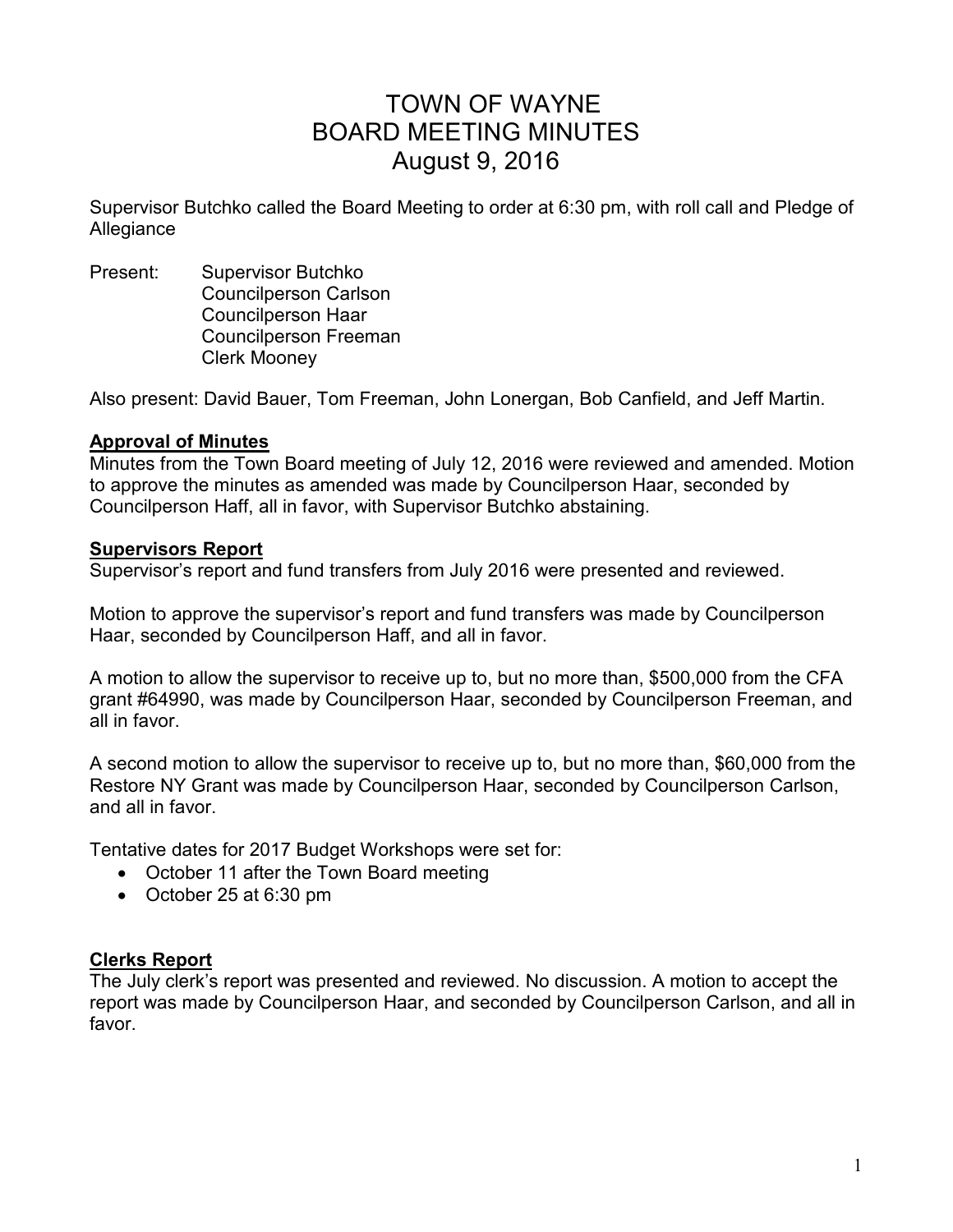Vouchers were presented and discussed. A motion to accept the vouchers was made by Councilperson Haff, seconded by Councilperson Freeman, and all in favor.

- General Account
	- $\circ$  Vouchers 215 243
	- o Total \$36,266.68
- Highway Account
	- o Vouchers 77 85
	- o Total \$10,173.16
- TA Account
	- o Vouchers 34 37
	- o Total \$6,975.46
- SL Account
	- o Voucher 8
	- $O$  \$187.39

## **Justice Report**

Justices reports were reviewed. No discussion.

## **Highway Superintendent Report**

Journal presented and discussed.

Superintendent Bauer updated the board on the CHIP's money that was relegated to the town. He plans to use that money to work on the south side of the town, south of County Rt. 114, on sections of Ridge and Whitehead Rds.

Superintendent Bauer will work with the County to develop an advertising notice to announce the open highway position. This position would start January 1, 2017.

Superintendent Bauer also mentioned that there is a need to work on the town's water/well system, and the need for new fixtures in the water room.

A motion to adopt the Utility and Non-Utility Highway Work Application was made by Councilperson Haar, seconded by Councilperson Carlson, and all in favor. Superintendent Bauer and Code Officer Harrop will work together on developing a fee schedule.

## **Assessor**

There was no assessor report.

## **Code & Zoning Officer**

Review of monthly report presented. No discussion.

The resident that has been served the papers for Dangerous and Unsafe buildings has been seen cleaning up some of his property.

The proposed property maintenance law discussion will be deferred at this time until Code Officer Harrop has time to discuss issues with the attorney.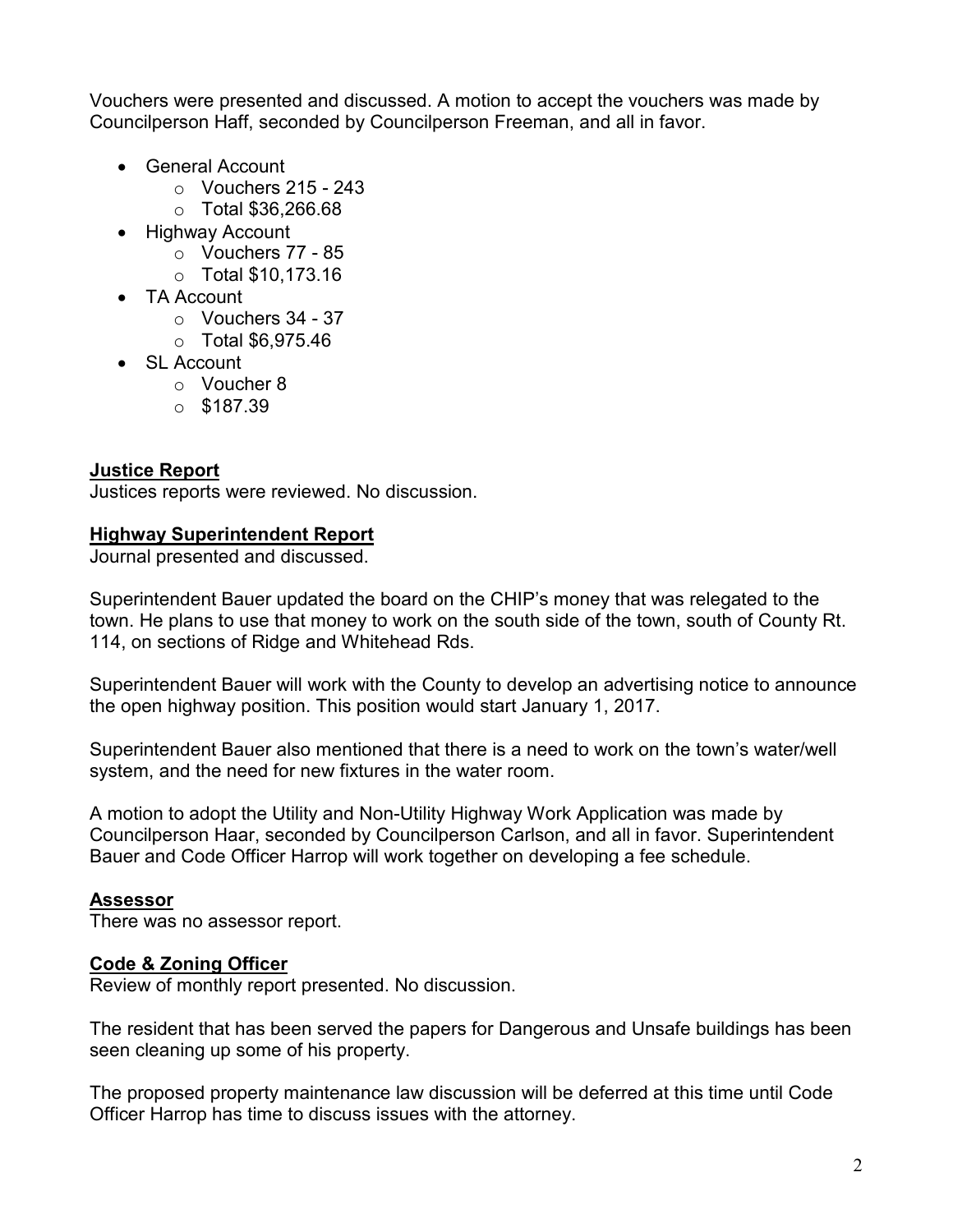A motion to adopt the demolition permit application form was made by Councilperson Freeman, seconded by Councilperson Haff, and all in favor.

## **Planning Board**

There were questions regarding a comment of potential drainage issues along Shorewood Drive made on page 2 of the Planning Board minutes of July 11, 2016. Superintendent Bauer will look into that issue and follow up. Soil & Water may need to be involved.

A working session of the planning board is scheduled for August 16 to review the proposed LUR. Hope to have a public meeting and hearing to review the proposed LUR by September.

The application for the grant for the hydro project, "little lakes corridor" project, was submitted to the state July 28<sup>th</sup>.

Mr. Jeff Martin has been a suggested as an alternate member of the Planning Board.

## **Watershed**

Report was presented and no discussion.

## **Dog Control Officer**

Dog License Report reviewed.

There is a new NY State Agriculture and Markets Dog Officer overseeing all DCO's and kennels (previously Pepe Leeds position). His name is David Phillips, and he will be following up with our DCO Megan Pifer to review paperwork.

## **History Group**

Report Reviewed. No discussion.

The video made by the group of the history of the hydro plant was sent to NYSEG for approval to release.

## **Web Site**

Report reviewed. No discussion.

## **Other Business**

Mr. Jeff Martin requested a copy of the hydro grant application. Since it is not yet available on the website, Supervisor Butchko advised him to submit a FOIL request.

A home owner attempted to bill the town for trees that she had taken down in an area of the town's right of way. She had no prior approval for this. The town will not cover that cost. Superintendent Bauer will follow up with that resident. Because of the invasion of the Emerald Ash Borer and the potential for more trees that may need to come down, Superintendent Bauer said that he and the town's tree removal contractor will develop a plan to inspect the towns trees and evaluate which ones may need to be removed. In addition, a notice will be put on the town's web site to inform residents to notify the town if they have a concern regarding trees. It is not known if the County has a similar tree plan.